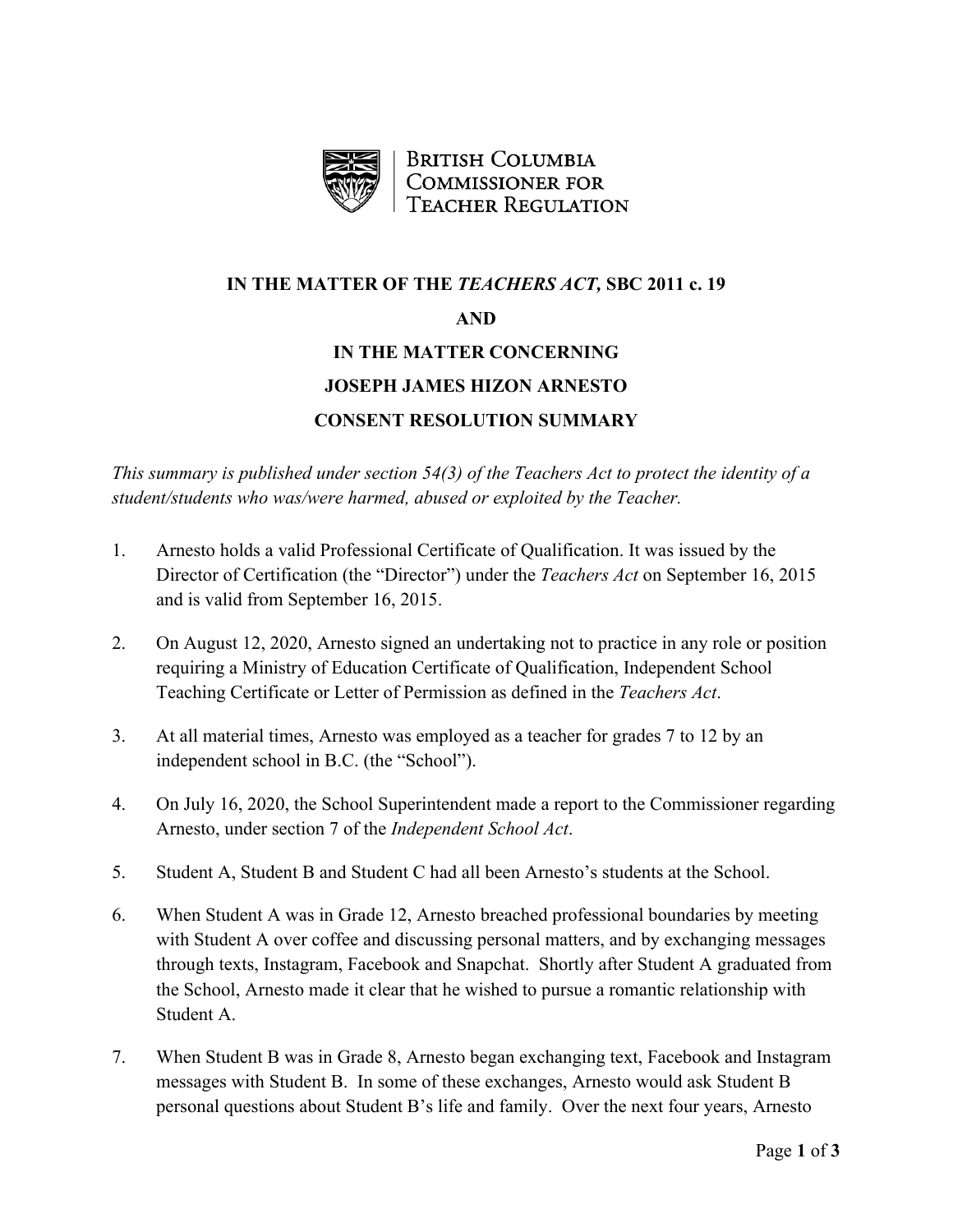continued to exchange messages with Student B to varying degrees. Less than a week after Student B graduated from the School, Arnesto indicated to Student B that he wanted to pursue a romantic relationship with Student B.

- 8. When Student C was in Grade 10, Student C and Arnesto began communicating regularly by text message. While some message exchanges related to schoolwork, they often turned to unrelated topics, including Student C's personal and romantic life.
- 9. Two years before Student B graduated from the School, the School principal had told Arnesto not to discuss non-School related matters with students and to be mindful of his relationship with Student B in particular.
- 10. Two months before Student B graduated, the School principal issued Arnesto a written warning after he was found having a private conversation with Student D, who was in Grade 8. Arnesto was reminded that the written warning followed multiple previous conversations about maintaining clear professional boundaries.
- 11. The School did not renew Arnesto's contract for the 2020/2021 School year.
- 12. On March 29, 2022, Arnesto entered into a consent resolution agreement with the Commissioner in which Arnesto admitted that his conduct described in paragraphs 6, 7 and 8 above constitutes professional misconduct and conduct unbecoming and is contrary to Standard #1 of the *Standards for the Education, Competence and Professional Conduct of Educators in British Columbia,* Fourth Edition, January 2012.
- 13. Arnesto agreed to the cancellation of his certificate of qualification under sections 53 and 64(b) of the *Teachers Act*. The cancellation will take effect on March 30, 2022.
- 14. Arnesto further agreed that for a period of ten years from March 29, 2022, he will not apply for and understands the Director will be required not to issue to him, a certificate of qualification, an independent school teaching certificate or any other authorization to teach in the kindergarten to grade 12 education system under section 64(g) of the *Teachers Act* or any successor legislation.
- 15. In determining that cancellation and a ten-year ban on reapplication are appropriate consequences, the Commissioner considered the following factors:
	- a. Arnesto failed to maintain appropriate teacher-student boundaries with a number of students.
	- b. Arnesto's inappropriate conduct occurred on a variety of occasions, over a number of years.